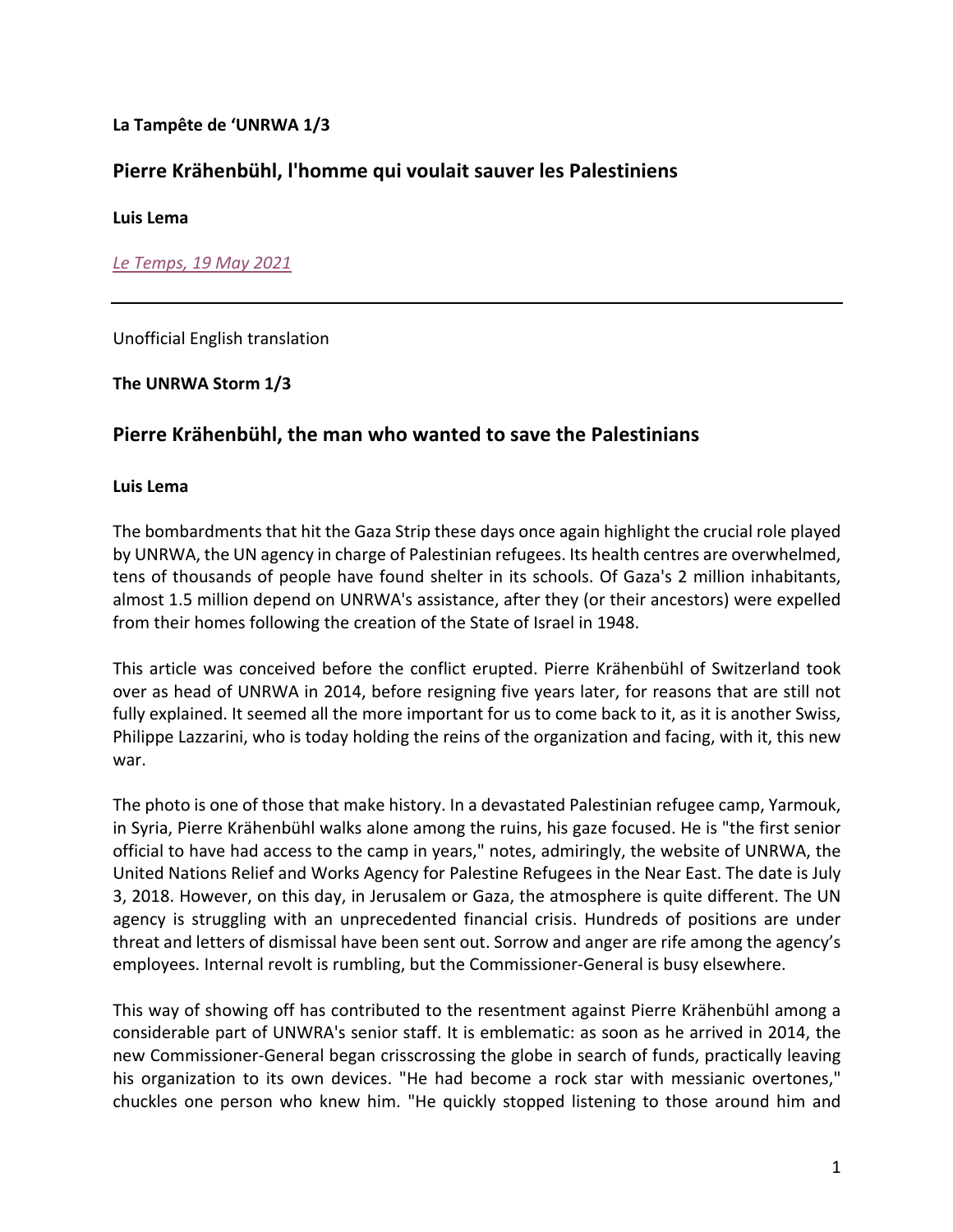started to preach to them. Not only did he know nothing about the workings of UNRWA, but he did nothing to familiarize himself with it," adds a director with more than 20 years of experience in the organization. In Switzerland, the former ambassador François Nordmann says: "At the UN, it is the Secretary-General who makes policy. It is not the role of his clerks, even when they seem to act with a mandate from above."

# **The "farm"**

A Pierre Krähenbühl so carried away by his mission, as if intoxicated by the possibility of speaking publicly after having undergone the ICRC's law of silence, that he forgot to run the organization of which he was the head? At that point, UNRWA began to earn an unattractive nickname: "the farm". A farm in which, for lack of guards, the animals frolic happily, at the risk of letting the strongest win. Or the smartest.

The discomfort had become so great that some people admit to having uncorked a good bottle the day the Genevan decided to resign, on November 6, 2019, a few hours after he was informed of the results of the investigation commissioned about him by UN Secretary General Antonio Guterres. Pierre Krähenbühl, one of Switzerland's brightest and most respected "humanitarians", was dismissed as a foreign body, while disciplinary actions were taken against his main acolytes and the organization would be decapitated.

Since then, it has remained a mystery as to exactly what the former Commissioner-General was accused of. The final report on the allegations against him - of which at least the (Swiss) Federal Department of Foreign Affairs has received a copy, and which support groups for Pierre Krähenbühl in Switzerland are demanding be published - is supposed to remain secret, in accordance with UN procedures. Following an RTS documentary broadcast in December 2020, the assertion that this report does not contain any decisive elements against the former head of UNRWA has nevertheless gained ground. Krähenbühl himself asserts that the report cleared him of "98%" of the accusations that prompted the investigation.

## **"Thorough investigation"**

In an interview with Le Temps, Pierre Krähenbühl insisted: "The investigation concerning me, in which I actively participated, was thorough and lasted eight months. Its conclusions cleared me of the serious charges brought against me (fraud, corruption, management of funds, etc.) and retained only a few management failures. I think it is time for everyone to take note and move on. To me, those are the results that are the real deal today."

In fact, beyond the secrecy of the document, this statement poses a problem: the resignation of the Commissioner-General interrupted the UN (disciplinary) process against him. Two sources confirm that, far from being trivial, these "management failures" would have led to inevitable disciplinary action against the former head of UNRWA if he had not left his post. Pierre Krähenbühl retorts that nothing of the sort was ever communicated to him. But upon receiving the report, Antonio Guterres placed the head of UNRWA on administrative leave. This is not a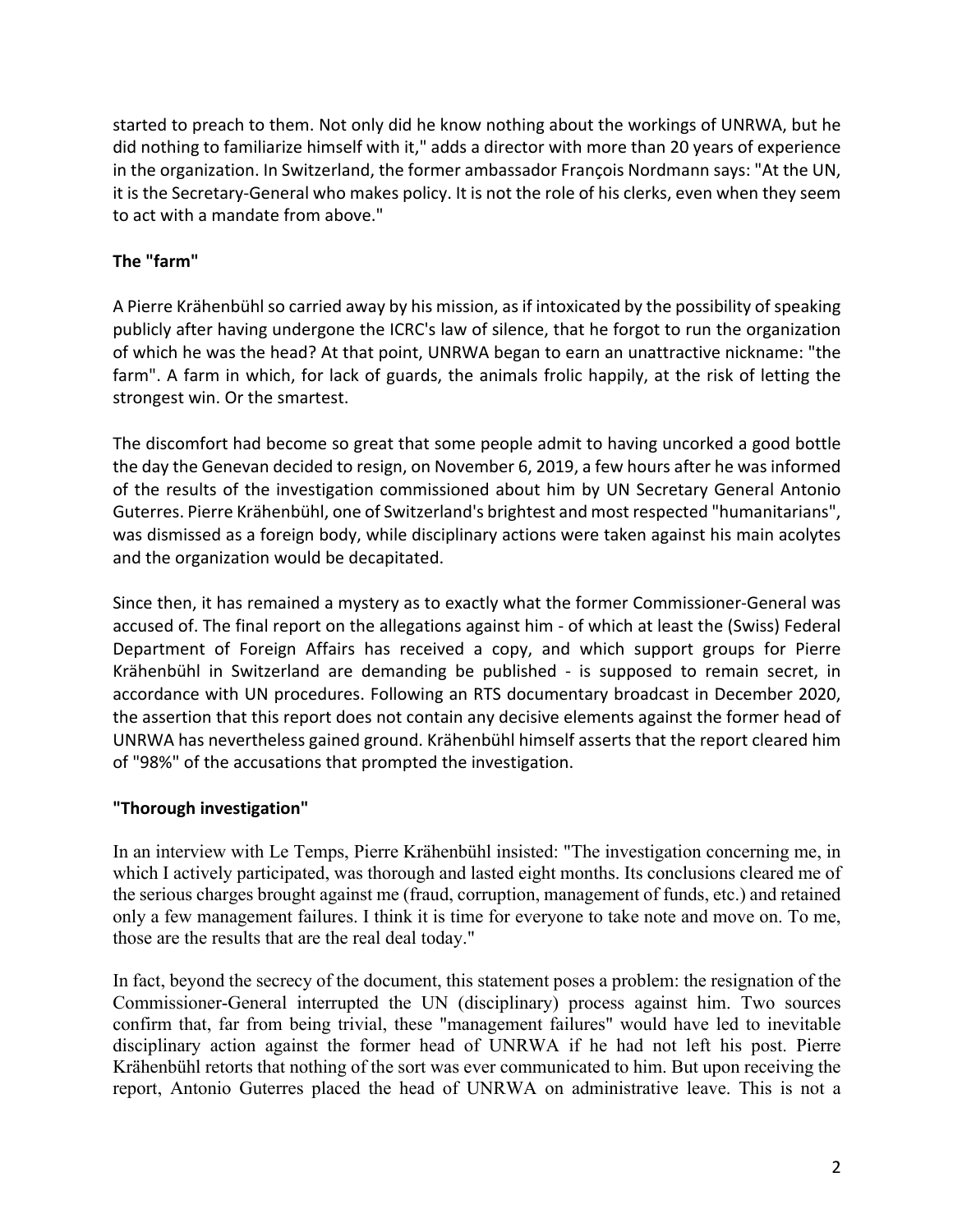decision to be taken lightly: within the UN, such a measure is required when the continued employment of a person "poses a danger to the organization".

In the course of its own investigation, Le Temps gathered some 15 interviews and testimonies from among the most senior UNRWA staff, as well as from diplomats and officials from donor countries. They describe the workings of a "farm" that Le Temps wanted to understand, where there is a concentration of power, favoritism, and irregular decision-making. Most of the people we spoke to asked that their names not be published.

## **The Takkenberg report**

When he arrived in Jerusalem in 2014, Pierre Krähenbühl had an excellent reputation for probity and commitment within the ICRC, where he had worked for more than twenty years, twelve of them as director of operations. "His great knowledge of the field, his eloquence, his youthfulness, added to his way of explaining the rights of Palestinian refugees in a convincing and articulate way. We were all very impressed." Lex Takkenberg had already spent three decades with UNRWA. No one knows it yet, but this man would later become one of the protagonists of the affair, collecting, on behalf of the agency's Ethics Office which he heads, the complaints that land on his desk.

In his report, which will be leaked resoundingly in July 2019, 20 directors (of the agency's 25 or so), as well as other staff members, say they are willing to testify. "Put together, the pieces of the puzzle provided a very ugly picture of the situation," says the Dutch-born lawyer.

Before submitting his report to Antonio Guterres in December 2018, Lex Takkenberg took care to consult a committee of experts from outside UNRWA (the Advisory Committee on Internal Oversight) that oversees its good governance. Their cry of alarm was unanimous, so much so that they informed Secretary-General Guterres directly of the extent of the danger, even before the Takkenberg report reached him.

The testimonies gathered internally, as well as the resentment that still permeate the discussions, contradict the image that Pierre Krähenbühl has built up outside the organization. Particularly in the face of Donald Trump, who in 2018 froze U.S. contributions of \$365 million a year, the Swiss has earned a reputation as the "savior of UNRWA."

But some are not far from thinking he was threatening to become its gravedigger. Pierre Krähenbühl was the highest-ranking Swiss diplomat at the United Nations. Despite his departure from UNRWA, the continuing gap between these two perceptions and the questions posed by the "Krähenbühl affair" to the Federal Department of Foreign Affairs (FDFA) are of public interest. The aim here is to confront these perceptions with the facts.

# **"Hold your troops"**

"In international organizations, and mainly in UNRWA, which is very fragmented and almost serves as a state structure for Palestine, internal management is essential. The Commissioner-General has to be present. He has to be able to hold his troops together and bang his fist on the